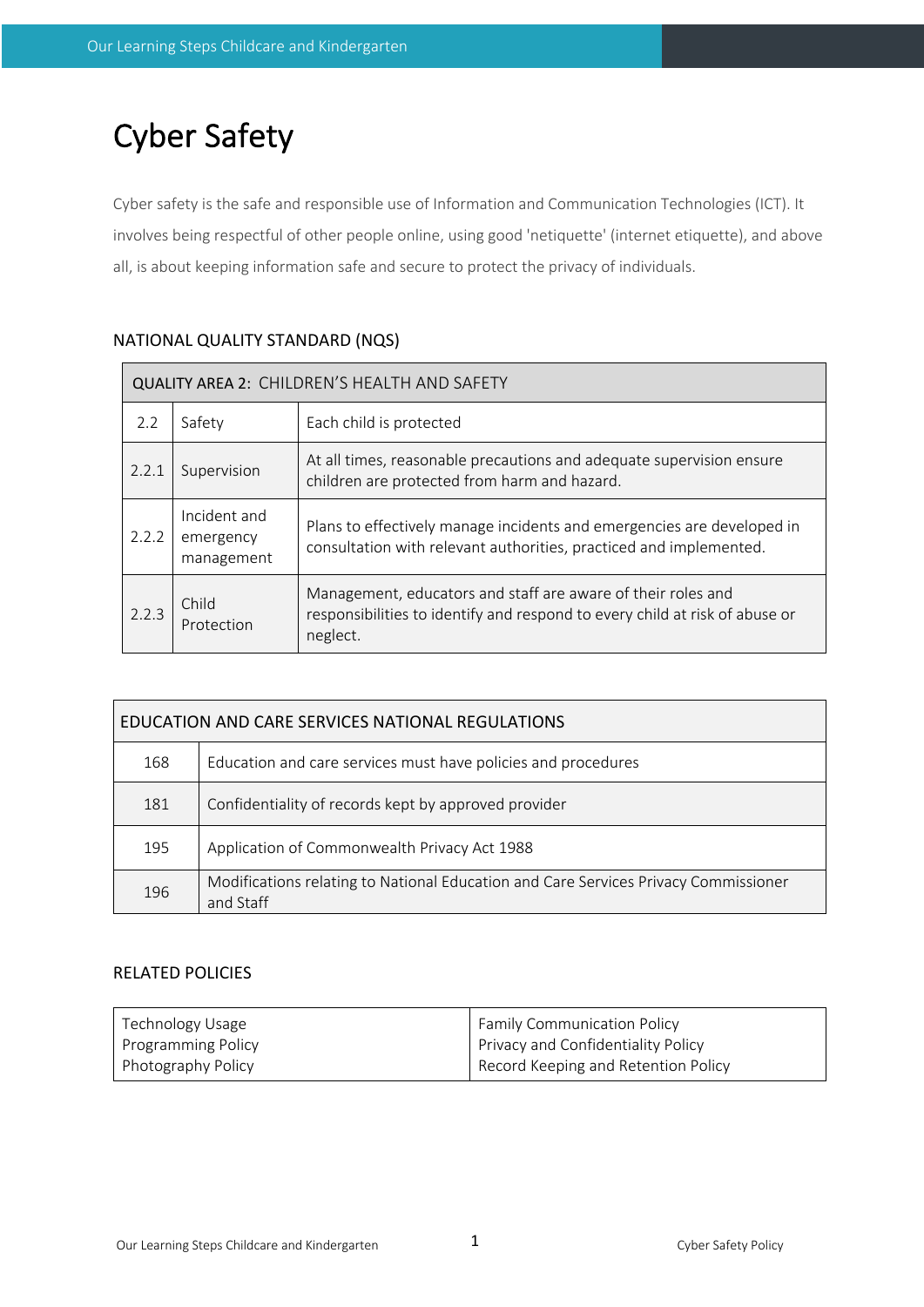## PURPOSE

To create and maintain a cyber safe culture that works in conjunction with our Service philosophy, and privacy and legislative requirements to ensure the safety of enrolled children, educators and families.

#### SCOPE

This policy applies to children, families, staff, management, and visitors of the Service.

| <b>TERMINOLOGY</b> |                                                                                                         |  |  |  |
|--------------------|---------------------------------------------------------------------------------------------------------|--|--|--|
| ICT                | Information and Communication Technologies                                                              |  |  |  |
| Cyber safety       | Safe and Responsible use of the internet and equipment/devices, including mobile<br>phones and devices. |  |  |  |
| Netiquette         | The correct or socially acceptable way of using the internet.                                           |  |  |  |

## IMPLEMENTATION

Cyber Safety encompasses the protection of users of technologies that access the Internet, and is relevant to devices including computers, iPads and tablet computers, mobile and smart phones and any other wireless technology. With increasingly sophisticated and affordable communication technologies, there is a candid need for children and young people to be informed of both the benefits and risks of using such technologies. More importantly, safeguards should be in place to protect young children from accidentally stumbling upon or being exposed to unsuitable material or content.

Our Service has demanding cyber safety practices and education programs in place, which are inclusive of appropriate use agreements for Educators and Families. Our educational software program provides families with up to date information about their child's development in way of daily reports, observations, photos, portfolios and email communications.

The cyber safety agreement includes information about the software program, the Services' obligations and responsibilities, and the nature of possible risks associated with internet use, including privacy and bullying breaches. Upon signing the Service's agreement, families and educators will have access to the educational software program.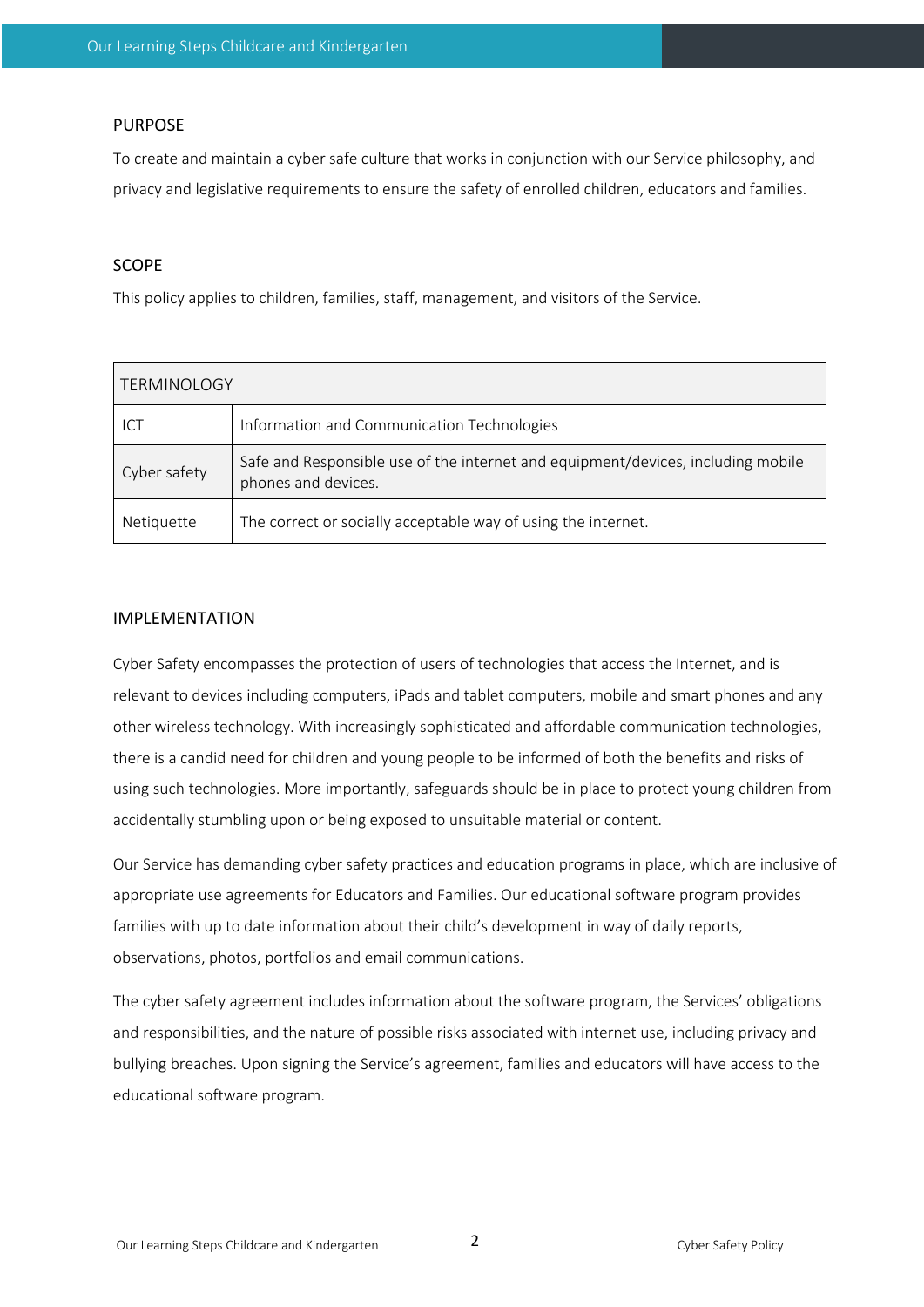# Educational Software Program

Our Service uses StoryPark which is a password protected private program for children, educators and families to share observations, photos, videos, daily reports, and portfolios. Families are able to view their child/children's learning and development and contribute general comments relating to their child or comment on an observation or daily report.

Educators are alerted via email and on their dashboard when a family member has added a comment. Likewise, families are notified via email when a relevant educator has posted about their child.

Access to a child's information and development is only granted to a child's primary guardians. No personal information is shared with any third party.

With our use of the StoryPark app, parents will be in-the-know about their child's learning journey. When we document a child's experiences, parents are notified and able to view them right away. All families at OLS have access to StoryPark. Parents are the administrators of their child's account and you are able to invite family and friends anywhere in the world (if you wish) to follow, comment and engage in your child's learning – perfect for families and friends who live overseas.

### 1 What we post on Storypark:

- $\circ$  Learning stories: Photos, videos and audio of your child's learning and play experiences
- o Group stories: Images and videos of your child's interaction with other children and educators
- o Special moments: Key moments in your child's development or fun activities like drawing or gardening
- $\circ$  Event reminders: Notices about important events at the centre, such as educational sessions

# 2 Storypark Features

The Storypark program gives you and your family an easy avenue for staying connected and excited about your child's learning journey.

As a user-friendly application, Storypark offers:

- o A secure electronic sign-in/sign-out system
- o Parental control of their child's portfolio
- o Easy conversation and commenting tools
- o Quick visibility of a child's learning progression
- o Information about learning frameworks
- o Option to invite specialists or aides to your child's portfolio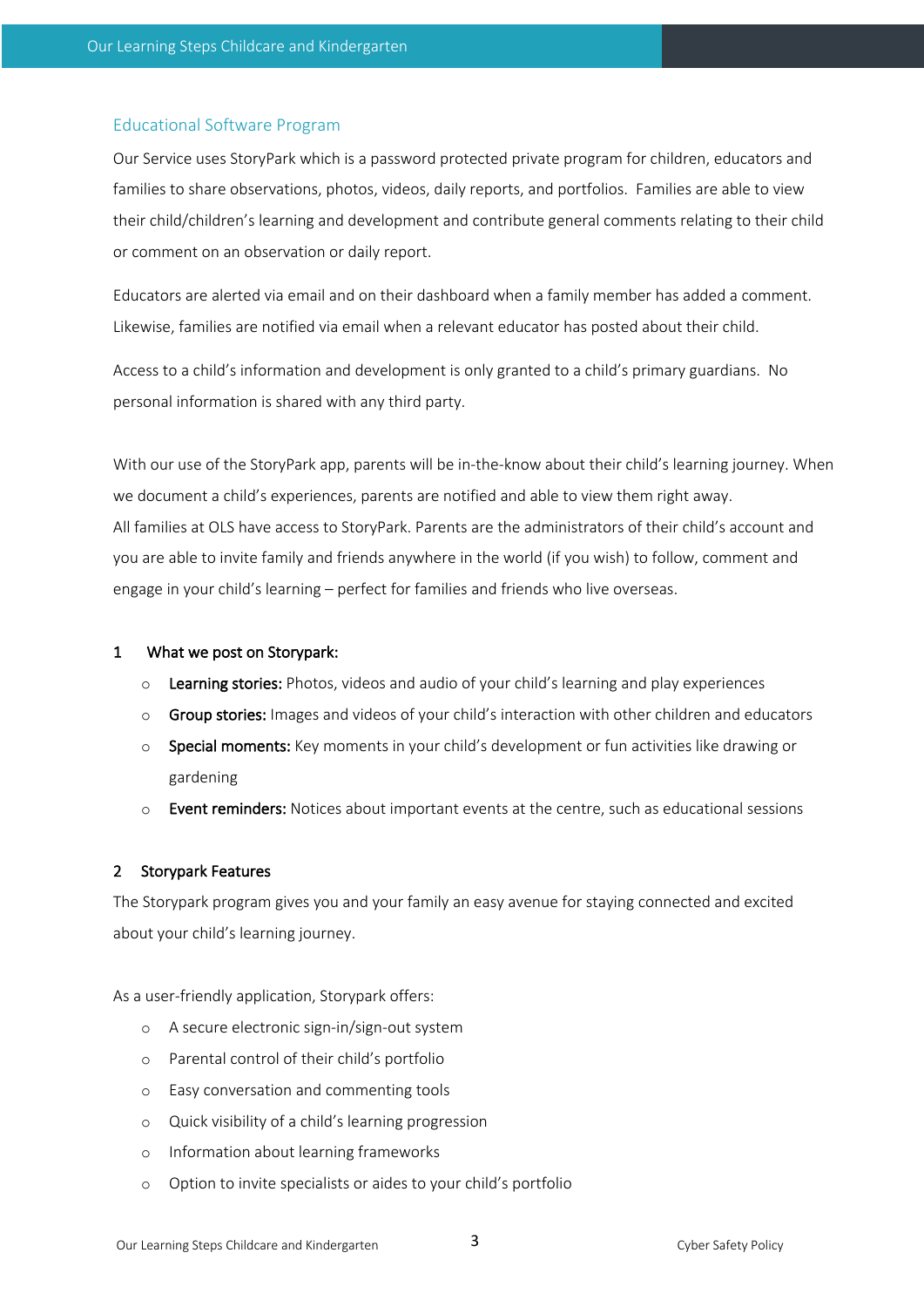o Compatability with iOS and Android

Storypark enhances parental and family involvement in your child's learning, because everyone stays upto-date. The Storypark ePortfolio can be accessed and utilised from birth to school.

# Confidentiality and privacy:

- The principles of confidentiality and privacy extend to accessing or viewing and disclosing information about personnel, children and/or their families, which is stored on the Service's network or any device.
- Privacy laws are such that educators or other employees should seek advice from Service management regarding matters such as the collection and/or display/publication of images (such as personal images of children or adults), as well as text (such as children's personal writing)
- Ministry of Education guidelines are followed regarding issues of privacy, safety, and copyright associated with the online publication of children's personal details or work.
- All material submitted for publication on the Service Internet/Intranet site should be appropriate to the Service's learning environment.
- Material can be posted only by those given the authority to do so by the Service management.
- The Service management should be consulted regarding links to appropriate websites being placed on the Service's Internet/Intranet (or browser homepages) to provide quick access to sites.

# Management will ensure:

• The Service works with an ICT security specialist to ensure the latest security systems are in place to ensure best practice. Such systems and firewalls can block access to unsuitable web sites, newsgroups and chat rooms. However, none of these tools are fool proof; they cannot be a substitute for active adult supervision and involvement in a child's use of the internet.

# NOMINATED SUPERVISOR/ RESPONSIBLE PERSON / EDUCATORS WILL:

- Ensure to use appropriate netiquette and stay safe online by adhering to Service policies and procedures.
- Keep passwords confidential and not share with anyone.
- Never request a family member's password or personal details via email, text, or Messenger.
- Report anyone who is acting suspiciously or requesting information that does not seem legitimate or makes you feel uncomfortable (See 'Resources' section for where to report).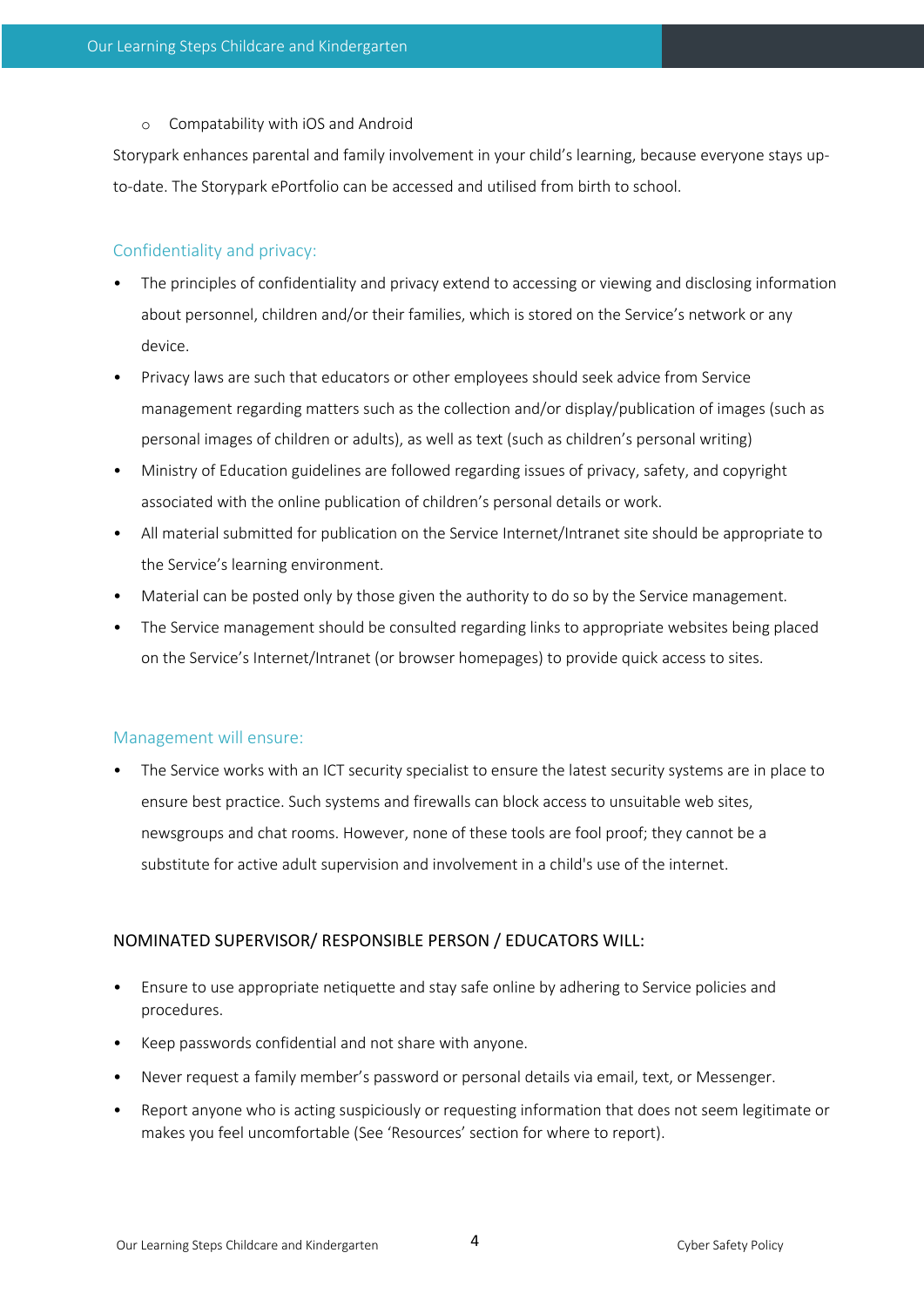- Ensure that children are never left unattended whilst a computer or mobile device is connected to the internet.
- Only use educational software programs and apps that have been thoroughly examined for appropriate content prior to allowing their use by children.
- Ensure that appropriate websites are sourced for use with children prior to searching in the presence of children.

# FAMILIES

- When sharing anything using technologies such as computers, mobile devices, email, or any device that connects to the internet it is important you and everyone else invited to your account understands about netiquette and staying safe online and ensures privacy laws are adhered to.
- When it comes to your own children, it is your choice what you share outside of the Service. Remember though that young children cannot make their own decisions about what gets published online so you have a responsibility to ensure that whatever is shared is in your children's best interests.
- Sometimes other children in the Service may feature in the same photos, videos, and/or observations as your children. In these cases, never duplicate or upload them to the internet/social networking sites or share them with anyone other than family members without those children's parents' permission.

#### Resources

Receive information on scams that can then be provided to the public. To report an online scam or suspected scam, use the form found here: https://www.scamwatch.gov.au/report-a-scam

More information on online fraud and scams can be found on the Australian Federal Police website: https://www.afp.gov.au/what-we-do/crime-types/cyber-crime/online-fraud-and-scams

Kiddle is a child-friendly search engine for children that filters information and websites with deceptive or explicit content: https://www.kiddle.co/

#### Source

Australian Children's Education & Care Quality Authority. (2014).

Early Childhood Australia Code of Ethics. (2016).

Guide to the Education and Care Services National Law and the Education and Care Services National Regulations. (2017).

Guide to the National Quality Standard. (2017).

*Privacy Act 1988.*